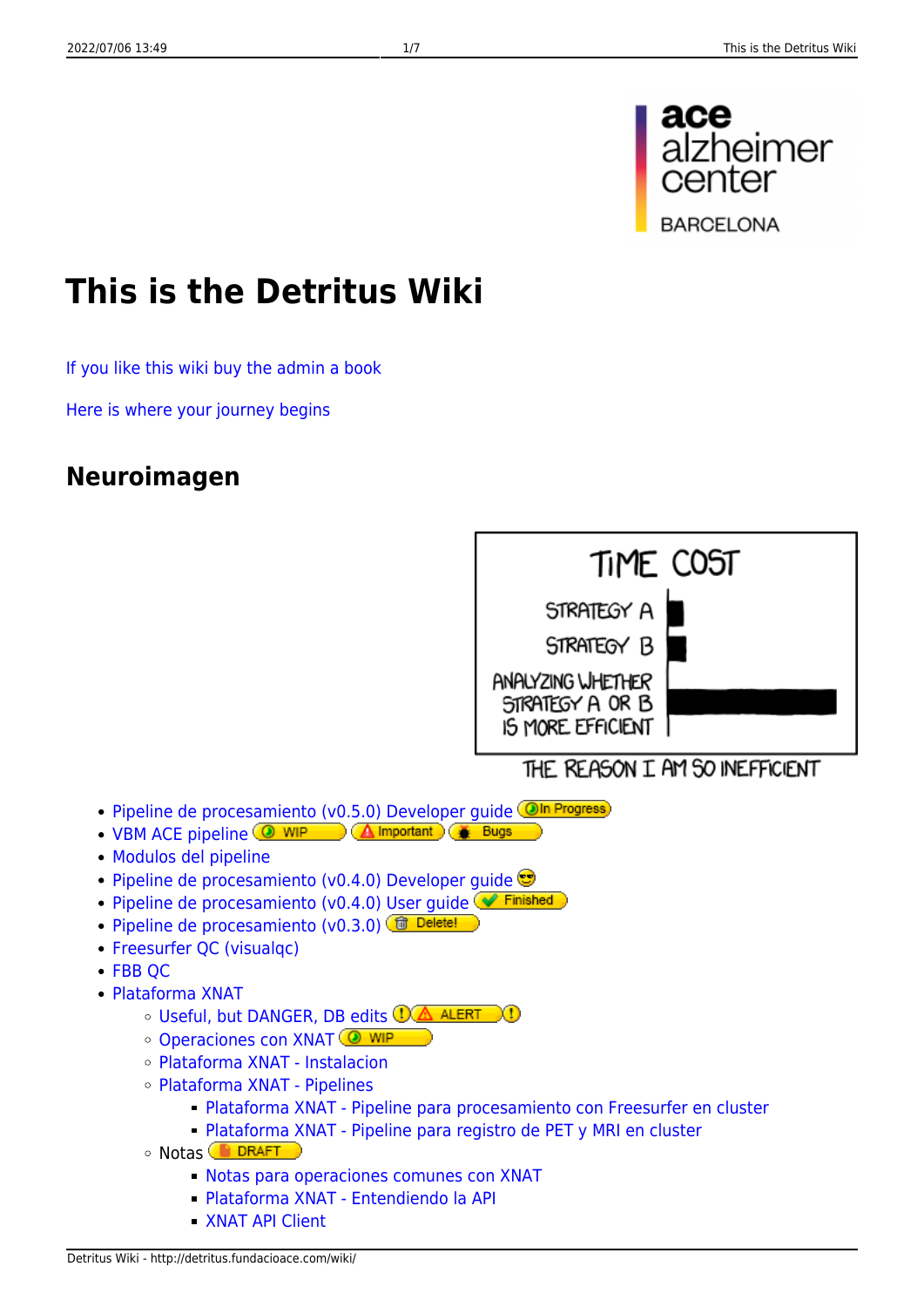- [Usando XNAT API Client](http://detritus.fundacioace.com/wiki/doku.php?id=neuroimagen:xnat_apiclient_using)
- [Descargando resultados con la API](http://detritus.fundacioace.com/wiki/doku.php?id=neuroimagen:xnat_apiclient_using2)
- Proyectos (notas generales)
	- [AB255 Hacer resumen de proyecto \(DICOMs\)](http://detritus.fundacioace.com/wiki/doku.php?id=neuroimagen:dicom_report)
	- [FACEHBI](http://detritus.fundacioace.com/wiki/doku.php?id=neuroimagen:facehbi)
		- [Notas FACEHBIv5](http://detritus.fundacioace.com/wiki/doku.php?id=neuroimagen:notas_f5cehbi)<sup>Ch</sup> Project
		- **[VBM Lenguaje](http://detritus.fundacioace.com/wiki/doku.php?id=neuroimagen:vbm_lang)** *Oln Progress*
		- [VBM sobre varias variables](http://detritus.fundacioace.com/wiki/doku.php?id=neuroimagen:facehbi_vbm)
		- [New DTI registering](http://detritus.fundacioace.com/wiki/doku.php?id=neuroimagen:altcorrdti)  $\left($  Bugs
		- **[Experimento DTI](http://detritus.fundacioace.com/wiki/doku.php?id=neuroimagen:altdti_2020)**
		- [Tractografia sobre regiones especificas](http://detritus.fundacioace.com/wiki/doku.php?id=neuroimagen:flipa)
		- **[Kissing & Dancing across FACEHBI](http://detritus.fundacioace.com/wiki/doku.php?id=neuroimagen:kissing_fac)**
	- [BIOFACE](http://detritus.fundacioace.com/wiki/doku.php?id=neuroimagen:bioface)
		- **[BIOFACE Composite Scores](http://detritus.fundacioace.com/wiki/doku.php?id=neuroimagen:bioface_np_cs) @ WIP**
		- [MD-NPH analisis](http://detritus.fundacioace.com/wiki/doku.php?id=neuroimagen:md_nph)
		- [SBM \(aka FSGA\)](http://detritus.fundacioace.com/wiki/doku.php?id=neuroimagen:bioface_sbm)
		- [determinar la N de ATN](http://detritus.fundacioace.com/wiki/doku.php?id=neuroimagen:bioface_atn)
		- $TBSS$   $\overline{\text{Q} \text{WIP}}$
		- [VBM](http://detritus.fundacioace.com/wiki/doku.php?id=neuroimagen:bioface_vbm) **O** Issues **CALC** Bugs
		- [Hacking FSLVBM](http://detritus.fundacioace.com/wiki/doku.php?id=neuroimagen:hack_fslvbm) **Almportant**  $\bullet$  Bug **C** Issues
	- [EPAD](http://detritus.fundacioace.com/wiki/doku.php?id=neuroimagen:epad)
	- ⊙ [MOPEAD](http://detritus.fundacioace.com/wiki/doku.php?id=neuroimagen:mopead_c) i piloto para neuroimagen en cluster
	- o MRI FACE
		- **[Anonimizacion MRIFACE](http://detritus.fundacioace.com/wiki/doku.php?id=neuroimagen:preanonym)**
		- [Informes y datos](http://detritus.fundacioace.com/wiki/doku.php?id=neuroimagen:mriface_reports)
- Procesamiento General
	- [Calibracion Freesurfer 7](http://detritus.fundacioace.com/wiki/doku.php?id=neuroimagen:freesurfer7)
	- o [Alternativas FSQC](http://detritus.fundacioace.com/wiki/doku.php?id=neuroimagen:fsqc_alt) <sup>O WIP</sup>
	- ⊙ [Plantilla para VBM con ANTs](http://detritus.fundacioace.com/wiki/doku.php?id=neuroimagen:vbm_ants) <sup>(20</sup> WIP → Contest
	- **[FreeSurfer Group Analysis](http://detritus.fundacioace.com/wiki/doku.php?id=neuroimagen:fs_group_analysis) CO DRAFT**
	- **[FreeSurfer Longitudinal Analysis](http://detritus.fundacioace.com/wiki/doku.php?id=neuroimagen:fs_long_analysis) BIDRAFT**
	- [Testing VBM](http://detritus.fundacioace.com/wiki/doku.php?id=neuroimagen:fslvbm_test) <u>© Done</u>
	- o mri deface **Chi Project**
	- $\circ$  [ANTS help](https://github.com/ANTsX/ANTs/wiki/Forward-and-inverse-warps-for-warping-images,-pointsets-and-Jacobians)  $\bigcirc$   $\blacksquare$  To Read
	- [Dando formato a las resultados](http://detritus.fundacioace.com/wiki/doku.php?id=neuroimagen:dando_formato_a_las_resultados)
	- [ADNI dataset](http://detritus.fundacioace.com/wiki/doku.php?id=neuroimagen:adni_data)
		- **[Example: Cusp fitting](http://detritus.fundacioace.com/wiki/doku.php?id=neuroimagen:adni_cusp)**
		- [Example: Replication \(merging, filtering and fitting\)](http://detritus.fundacioace.com/wiki/doku.php?id=neuroimagen:adni_dr_av45)
		- [SMC data con AV45 y MRI](http://detritus.fundacioace.com/wiki/doku.php?id=neuroimagen:adni_smc)
	- **[DICOM related tools](http://detritus.fundacioace.com/wiki/doku.php?id=neuroimagen:dcanon) A** Important
	- [FSL tips & tricks](http://detritus.fundacioace.com/wiki/doku.php?id=neuroimagen:fsl) [\(All FSL docs here\)](http://fsl.fmrib.ox.ac.uk/fsl/fslwiki/)
	- [FSL spatial smoothing](http://detritus.fundacioace.com/wiki/doku.php?id=neuroimagen:fsl_smooth)
	- $\circ$  [Windows VM \(brick03\)](http://detritus.fundacioace.com/wiki/doku.php?id=neuroimagen:virtual) (matlab  $\bullet$ )
	- $\circ$  [FSL VM \(brick03\)](http://detritus.fundacioace.com/wiki/doku.php?id=neuroimagen:virtfsl)
	- $\circ$  [BIDS](http://bids.neuroimaging.io/)  $\circledR$ 
		- **BIDS** format **B** DRAFT
		- [DICOM to BIDS format](http://detritus.fundacioace.com/wiki/doku.php?id=neuroimagen:dcm2bids) <> Done
- MRI
	- [Métricas Freesurfer](http://detritus.fundacioace.com/wiki/doku.php?id=neuroimagen:fs_metrics)
	- [Harvard-Oxford Atlas ROIs](http://detritus.fundacioace.com/wiki/doku.php?id=neuroimagen:hoatlas)
	- [by ICV correction HowTo](http://detritus.fundacioace.com/wiki/doku.php?id=neuroimagen:byicv)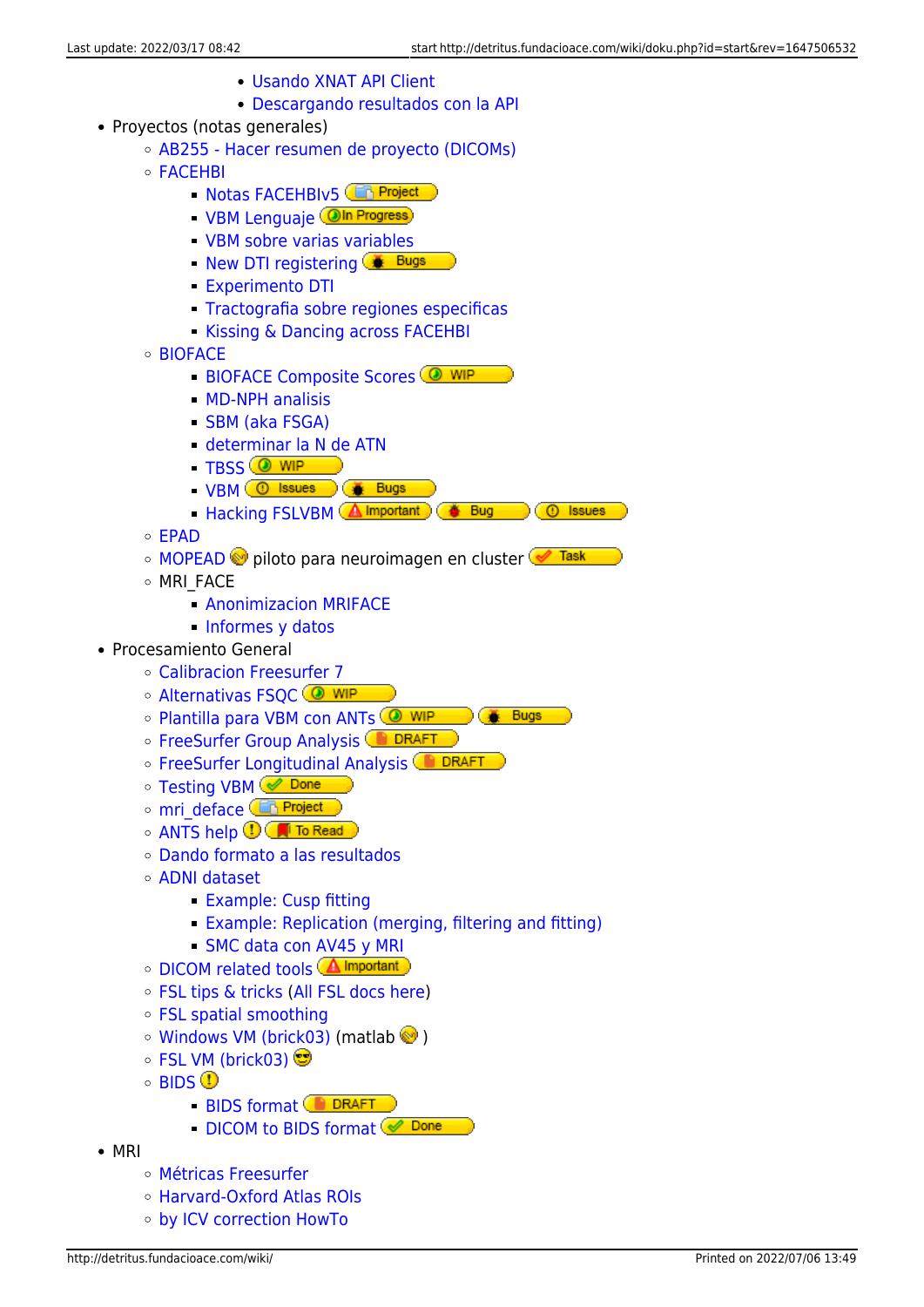- [Composite MRI ThickAVG HowTo](http://detritus.fundacioace.com/wiki/doku.php?id=neuroimagen:comp_mri_cort)
- [Hippocampal Subfields](http://detritus.fundacioace.com/wiki/doku.php?id=neuroimagen:hsf)
- o [Notas sobre BIANCA \(FSL WMH\)](http://detritus.fundacioace.com/wiki/doku.php?id=neuroimagen:bianca)
- [acoplando diferentes proyectos en un dataset](http://detritus.fundacioace.com/wiki/doku.php?id=neuroimagen:merging_all)
- [Metodo WMHs](http://detritus.fundacioace.com/wiki/doku.php?id=neuroimagen:pgs)
- o [brainageR](http://detritus.fundacioace.com/wiki/doku.php?id=neuroimagen:brainager) **@** WIP
- [Procesamiento fMRI](http://detritus.fundacioace.com/wiki/doku.php?id=neuroimagen:fmri)
	- [DPABISurf](http://detritus.fundacioace.com/wiki/doku.php?id=neuroimagen:dpabi) <sup>1</sup> Bug
	- $\circ$  [preprocesamiento FMRI \(old good FSL\)](http://detritus.fundacioace.com/wiki/doku.php?id=neuroimagen:fmri_fsl)
	- [preprocesamiento FMRI \(fmriprep\)](http://detritus.fundacioace.com/wiki/doku.php?id=neuroimagen:fmriprep)
	- o [preprocesamiento FMRI \(cpac\)](http://detritus.fundacioace.com/wiki/doku.php?id=neuroimagen:cpac) **@ Issue**
	- o [procesamiento FMRI \(AFNI: afni\\_proc.py\)](http://detritus.fundacioace.com/wiki/doku.php?id=neuroimagen:afni_proc) **(d)** Someday
- $\bullet$  PET
	- o [PIBs](http://detritus.fundacioace.com/wiki/doku.php?id=neuroimagen:pib_troubles)
	- [Composite ROIs HowTo](http://detritus.fundacioace.com/wiki/doku.php?id=neuroimagen:xrois)
	- [FBB procesing](http://detritus.fundacioace.com/wiki/doku.php?id=neuroimagen:fbb)
		- [Centiloid](http://detritus.fundacioace.com/wiki/doku.php?id=neuroimagen:centiloid)
		- [Centiloid Longitudinal Analisis](http://detritus.fundacioace.com/wiki/doku.php?id=neuroimagen:longitudinal_centiloid)
	- **[Notas Tau](http://detritus.fundacioace.com/wiki/doku.php?id=neuroimagen:tau101) DRAFT**
	- [Analisis de PET-tau](http://detritus.fundacioace.com/wiki/doku.php?id=neuroimagen:tau_analysis_refact) (ESI GOAL
	- [Analisis PET, cualquier ROI](http://detritus.fundacioace.com/wiki/doku.php?id=neuroimagen:pet_any_roi) <sup>(◎ WIP</sup>
- DTI
	- ⊙ [Corregistro de DTI usando epi\\_reg y ANTs](http://detritus.fundacioace.com/wiki/doku.php?id=neuroimagen:epi_reg) ( Finished
	- o [New DTI registering](http://detritus.fundacioace.com/wiki/doku.php?id=neuroimagen:altcorrdti)
	- **Experimento DTI** (old) **& Bugs**
	- **[Notas sobre corregistro de DTI](http://detritus.fundacioace.com/wiki/doku.php?id=neuroimagen:notas_corregistro) Almportant**
	- $\circ$  [TRACULA](http://detritus.fundacioace.com/wiki/doku.php?id=neuroimagen:tracula)  $\circ$  Done

# **Genetica**

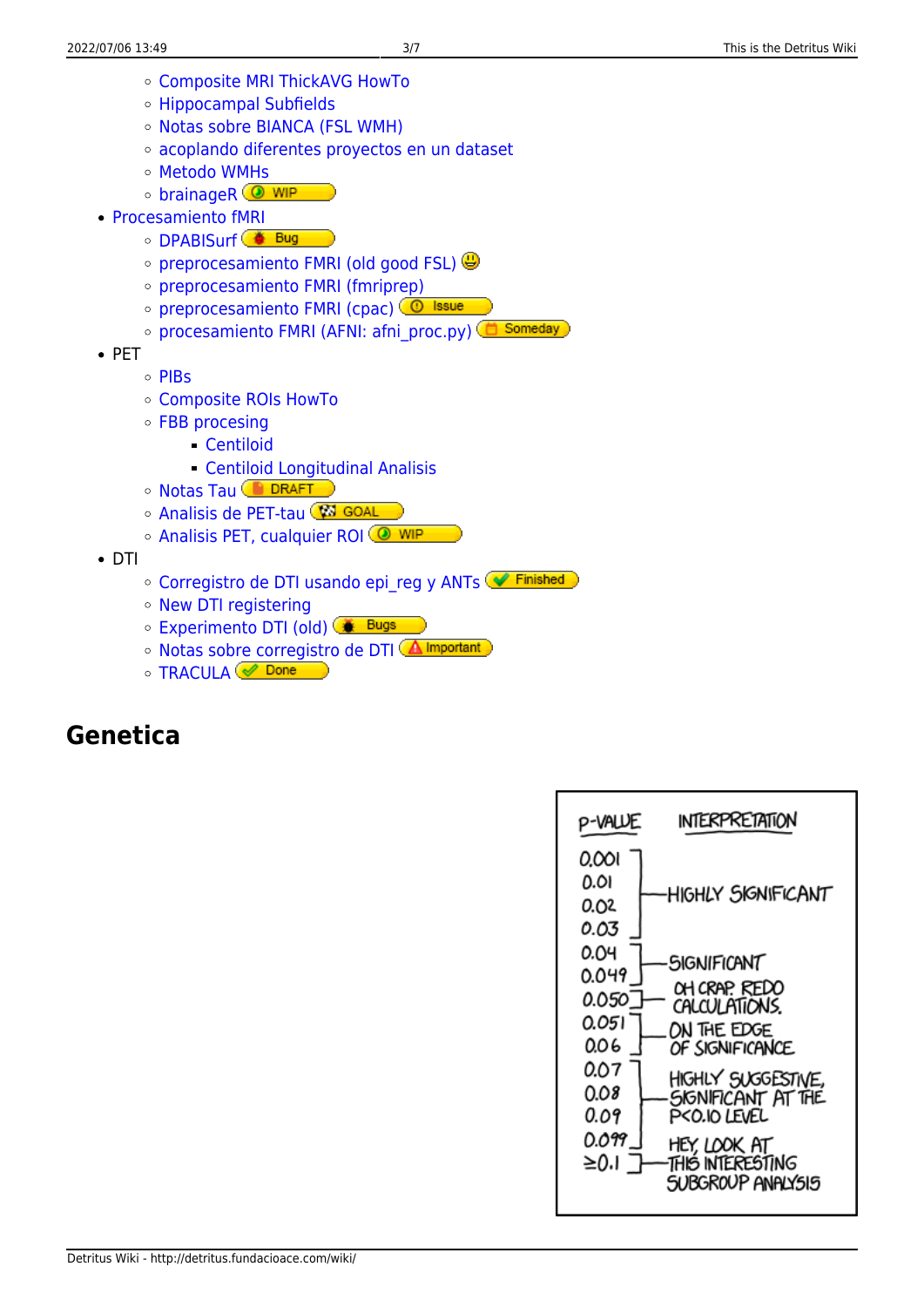- [Whole Genome Sequencing into the cluster](http://detritus.fundacioace.com/wiki/doku.php?id=genetica:wgs)  $\bigcirc$  [y tambien en python](http://detritus.fundacioace.com/wiki/doku.php?id=genetica:pywgs)  $\circledcirc$  WIP
- Bonn GWAS
	- [common pairs HowTo](http://detritus.fundacioace.com/wiki/doku.php?id=genetica:bonngwas)
	- [all pairs HowTo](http://detritus.fundacioace.com/wiki/doku.php?id=genetica:bonngwas_all)
	- o [common pairs Scheme](http://detritus.fundacioace.com/wiki/doku.php?id=genetica:bgscheme)
	- [all pairs Scheme](http://detritus.fundacioace.com/wiki/doku.php?id=genetica:bgscheme_all)
	- [mail 29012013 TIM](http://detritus.fundacioace.com/wiki/doku.php?id=genetica:mail_29012013_tim)
	- [Paralelizando plink](http://detritus.fundacioace.com/wiki/doku.php?id=genetica:plink_parallel)
- **[Evaluar resultados por regresion linear](http://detritus.fundacioace.com/wiki/doku.php?id=genetica:comp_histo)**  $\Omega$ 
	- [Parsing interSNP SingleMarker](http://detritus.fundacioace.com/wiki/doku.php?id=genetica:parsing1)
	- [Parsing interSNP BestMarkerCombi2](http://detritus.fundacioace.com/wiki/doku.php?id=genetica:parsing2)
- Imputation
	- o [Imputation with impute2](http://detritus.fundacioace.com/wiki/doku.php?id=genetica:impute)
	- $\circ$  [Imputation proceeding with impute2 \(metodo de no se quien\)](http://detritus.fundacioace.com/wiki/doku.php?id=genetica:impute2)
	- [Convertir DB de 1000Genome \(vcf\) a plink \(ped\)](http://detritus.fundacioace.com/wiki/doku.php?id=genetica:pre_1kg)
	- $\circ$  [Imputando 1000 Genome con plink](http://detritus.fundacioace.com/wiki/doku.php?id=genetica:plink_1kg_impute)
	- $\circ$  [Imputando 1000 Genome con minimac](http://detritus.fundacioace.com/wiki/doku.php?id=genetica:minimac_1kg_impute)  $\bullet$
- [Common polygenic variation](http://detritus.fundacioace.com/wiki/doku.php?id=genetica:polygenic)
- [Pearson's Meta-Analysis](http://detritus.fundacioace.com/wiki/doku.php?id=genetica:metapearson)
- [Como hacer bootstraping](http://detritus.fundacioace.com/wiki/doku.php?id=genetica:bootstraping)
- [Meta-analisis de modelos de plink](http://detritus.fundacioace.com/wiki/doku.php?id=genetica:preproc_models)
- [Testing LD structure](http://detritus.fundacioace.com/wiki/doku.php?id=genetica:ld_struc)
- $\cdot$  [FTD GWAS](http://detritus.fundacioace.com/wiki/doku.php?id=genetica:ftd)  $\mathbb G$  TO BE RELEASED SOON  $\mathbb G$
- . [Bonn WES](http://detritus.fundacioace.com/wiki/doku.php?id=genetica) DAY TO DAY IT WILL SEE ITS END
	- [What are exomes?](http://detritus.fundacioace.com/wiki/doku.php?id=genetica:intro) <sup>©</sup>
	- [Bioinformatic analysis](http://detritus.fundacioace.com/wiki/doku.php?id=genetica:bioinf_process)
		- [Get data from varbank](http://detritus.fundacioace.com/wiki/doku.php?id=genetica:bioinf_process:download)
		- [Understanding FASTQ files](http://detritus.fundacioace.com/wiki/doku.php?id=genetica:bioinf_process:fastq-file)
		- [Evaluate FASTQ data quality](http://detritus.fundacioace.com/wiki/doku.php?id=genetica:bioinf_process:fastqc)
			- [Script1 Summarize summary.txt](http://detritus.fundacioace.com/wiki/doku.php?id=genetica:bioinf_process:fastqc:script1)
			- [Script2 Summarize modules-stats.txt](http://detritus.fundacioace.com/wiki/doku.php?id=genetica:bioinf_process:fastqc:script2)
		- [Getting ready Softwares needed](http://detritus.fundacioace.com/wiki/doku.php?id=genetica:bioinf_process:getready)
		- **[Sequence Data pre-process](http://detritus.fundacioace.com/wiki/doku.php?id=genetica:bioinf_process:cleanup)** 
			- [Map and Mark Duplicates](http://detritus.fundacioace.com/wiki/doku.php?id=genetica:bioinf_process:cleanup:bwa)
			- [Indel Realignment](http://detritus.fundacioace.com/wiki/doku.php?id=genetica:bioinf_process:cleanup:indel_realignment)
			- [Base Recalibration](http://detritus.fundacioace.com/wiki/doku.php?id=genetica:bioinf_process:cleanup:bqsr)
		- [Variant Discovery](http://detritus.fundacioace.com/wiki/doku.php?id=genetica:bioinf_process:discovery)
			- [Single varaint Calling Haplotype Caller](http://detritus.fundacioace.com/wiki/doku.php?id=genetica:bioinf_process:discovery:hc)
			- [Joint Variant Calling Genotype GVCFs](http://detritus.fundacioace.com/wiki/doku.php?id=genetica:bioinf_process:discovery:genotypegvcfs)
			- [Varaint Recalibration](http://detritus.fundacioace.com/wiki/doku.php?id=genetica:bioinf_process:discovery:vqsr)
		- **[Preliminary analysis](http://detritus.fundacioace.com/wiki/doku.php?id=genetica:bioinf_process:preanalyis)** 
			- [Variant Evaluation](http://detritus.fundacioace.com/wiki/doku.php?id=genetica:bioinf_process:evaluation)
			- [Variant Annotation](http://detritus.fundacioace.com/wiki/doku.php?id=genetica:bioinf_process:anotation)
				- [snpEff Installation](http://detritus.fundacioace.com/wiki/doku.php?id=genetica:bioinf_process:snpeff:installation)
					- o [snpEff Annotation](http://detritus.fundacioace.com/wiki/doku.php?id=genetica:bioinf_process:snpeff:running)
		- [Evaluation](http://detritus.fundacioace.com/wiki/doku.php?id=genetica:bioinf_process:vareval)
	- [Statistic analysis](http://detritus.fundacioace.com/wiki/doku.php?id=genetica:stats_process)
		- [plink/PSEQ](http://detritus.fundacioace.com/wiki/doku.php?id=genetica:stats_process:plinkpseq)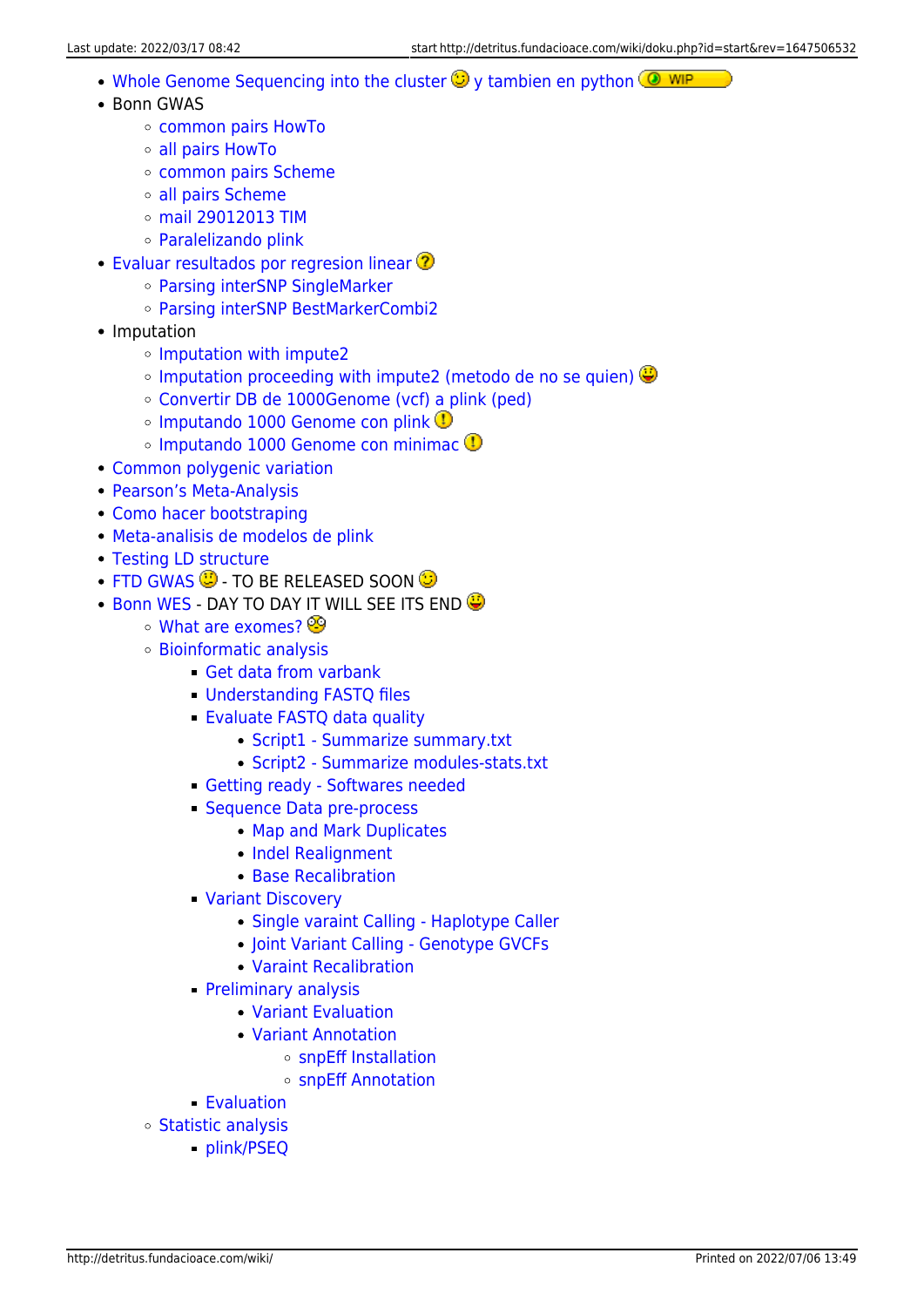# **Tools**



"I think you should be more explicit here in step two.'

COLLECTION

- [Pasos de conversion para la matriz de GAAIN](http://detritus.fundacioace.com/wiki/doku.php?id=gaain:convert)
- [Very Cool Random Number Generator](http://xkcd.com/221/)
- [Using pinpoint for rapid presentations](http://detritus.fundacioace.com/wiki/doku.php?id=pinpoint)
- [memory issues question on PerlMonks](http://www.perlmonks.org?node_id=1015642)
- [Adding Maths](http://detritus.fundacioace.com/wiki/doku.php?id=tools:latex)
- [xfig + latex formulas](http://graphics.stanford.edu/lab/howto/xfig_latex.html)
- [Unix help](http://detritus.fundacioace.com/wiki/doku.php?id=commands) **A** Important
- [Vim comments](http://detritus.fundacioace.com/wiki/doku.php?id=vim_comments)
- [How to do a meta analysis with linear regresions](http://detritus.fundacioace.com/wiki/doku.php?id=betameta) **P** Fix Me!
- [Jupyter en los bricks](http://detritus.fundacioace.com/wiki/doku.php?id=brickjupy)
- [VNC por tunel SSH](http://detritus.fundacioace.com/wiki/doku.php?id=vnc_ssh_tunel)
- [Gestión de la medicación](http://detritus.fundacioace.com/wiki/doku.php?id=medicacion)
- [Nueva gestión de la medicación](http://detritus.fundacioace.com/wiki/doku.php?id=medicacion2021) **(Bigger, Better, Faster, More!)**
- R, update from  $src \n\mathbb{Z}$  Fix Me!
- [Como consultar y manejar fail2ban](http://detritus.fundacioace.com/wiki/doku.php?id=system:fail2ban)
- [Instalando y manejando ensembl-vep](http://detritus.fundacioace.com/wiki/doku.php?id=genetica:vep-install)
- [Haciendo un parser para los informes de Radiologia](http://detritus.fundacioace.com/wiki/doku.php?id=parse_informe) <sup>1</sup>

#### **Cluster**

- [Cluster basic procedures](http://detritus.fundacioace.com/wiki/doku.php?id=cluster)
	- o [Installing munge](http://detritus.fundacioace.com/wiki/doku.php?id=cluster:munge)
	- **[conf y servicios](http://detritus.fundacioace.com/wiki/doku.php?id=cluster:restart)** *C* Fix Me!
	- **Propagar usuarios** Pix Me!
	- ∘ [instalar nuevo nodo](http://detritus.fundacioace.com/wiki/doku.php?id=cluster:instalar_nodo) <del>√ Task</del>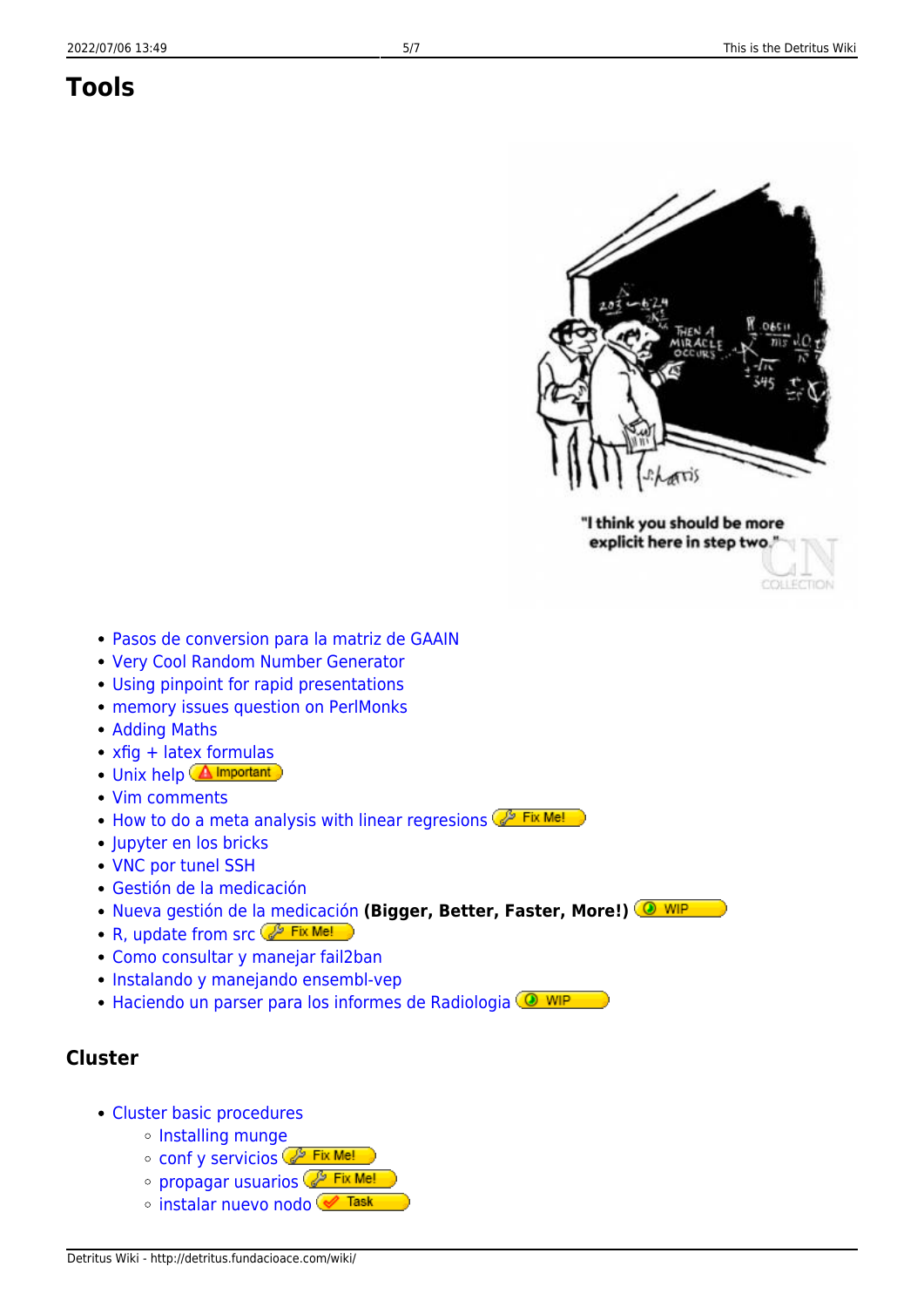- **[Servicios a bajar para desmontar NAS](http://detritus.fundacioace.com/wiki/doku.php?id=cluster:umount_nas) CO WIP**
- SLURM <u>☆ Favourite</u>
	- [slurm-drmaa](http://detritus.fundacioace.com/wiki/doku.php?id=cluster:slurm-drmaa)
- [jail users](http://detritus.fundacioace.com/wiki/doku.php?id=cluster:chroot)
	- [lo mismo, para EADB](http://detritus.fundacioace.com/wiki/doku.php?id=cluster:chroot_eadb)
- [ISSUES detritus](http://detritus.fundacioace.com/wiki/doku.php?id=cluster:detritus_ko) **OIn Progress**
- [Configure VNC](https://www.krizna.com/centos/setup-vnc-server-centos-8-rhel-8/) **C** Issues
- [nmcli help](https://www.golinuxcloud.com/nmcli-command-examples-cheatsheet-centos-rhel/#27_Delete_connection)
- [Containers con Singularity](http://detritus.fundacioace.com/wiki/doku.php?id=cluster:make_container) <a>Contained</a>

#### **Procesing data with R**

- [Composite scores](http://detritus.fundacioace.com/wiki/doku.php?id=r:composites)
- [Regresiones en R](http://detritus.fundacioace.com/wiki/doku.php?id=neuroimagen:r_lmfit)
- [Partial correlations en R](http://detritus.fundacioace.com/wiki/doku.php?id=neuroimagen:pcor)
- [remove R package in R](http://detritus.fundacioace.com/wiki/doku.php?id=remove_r_package_in_r)

# **Coding**



- CUDA
	- 1. [enum\\_gpu](http://detritus.fundacioace.com/wiki/doku.php?id=cuda:enum_gpu)
	- 2. [simple reduction](http://detritus.fundacioace.com/wiki/doku.php?id=cuda:reduction0)
	- 3. [getnet \(no shared memory\)](http://detritus.fundacioace.com/wiki/doku.php?id=cuda:getnet0)
	- 4. [getnet \(shared memory\)](http://detritus.fundacioace.com/wiki/doku.php?id=cuda:getnet1)
	- 5. [toy model \(textures\)](http://detritus.fundacioace.com/wiki/doku.php?id=cuda:toy0) **6 Someday**
	- 6. [toy model \(atomics\)](http://detritus.fundacioace.com/wiki/doku.php?id=cuda:toy1) **6** Someday
	- 7. Avanzado y Recursos online:
		- [Vasily Volkov @ Berkeley](http://www.cs.berkeley.edu/~volkov/)
			- [CUDA @ MIT](https://sites.google.com/site/cudaiap2009/)

# **Paralelizacion**

- Python
	- o [ejecutando una lista de ordenes](http://detritus.fundacioace.com/wiki/doku.php?id=cluster:slurmize) **A Important**
	- o [organizando una lista de ordenes con dependencias](http://detritus.fundacioace.com/wiki/doku.php?id=cluster:slurmize_deps) **A** Important